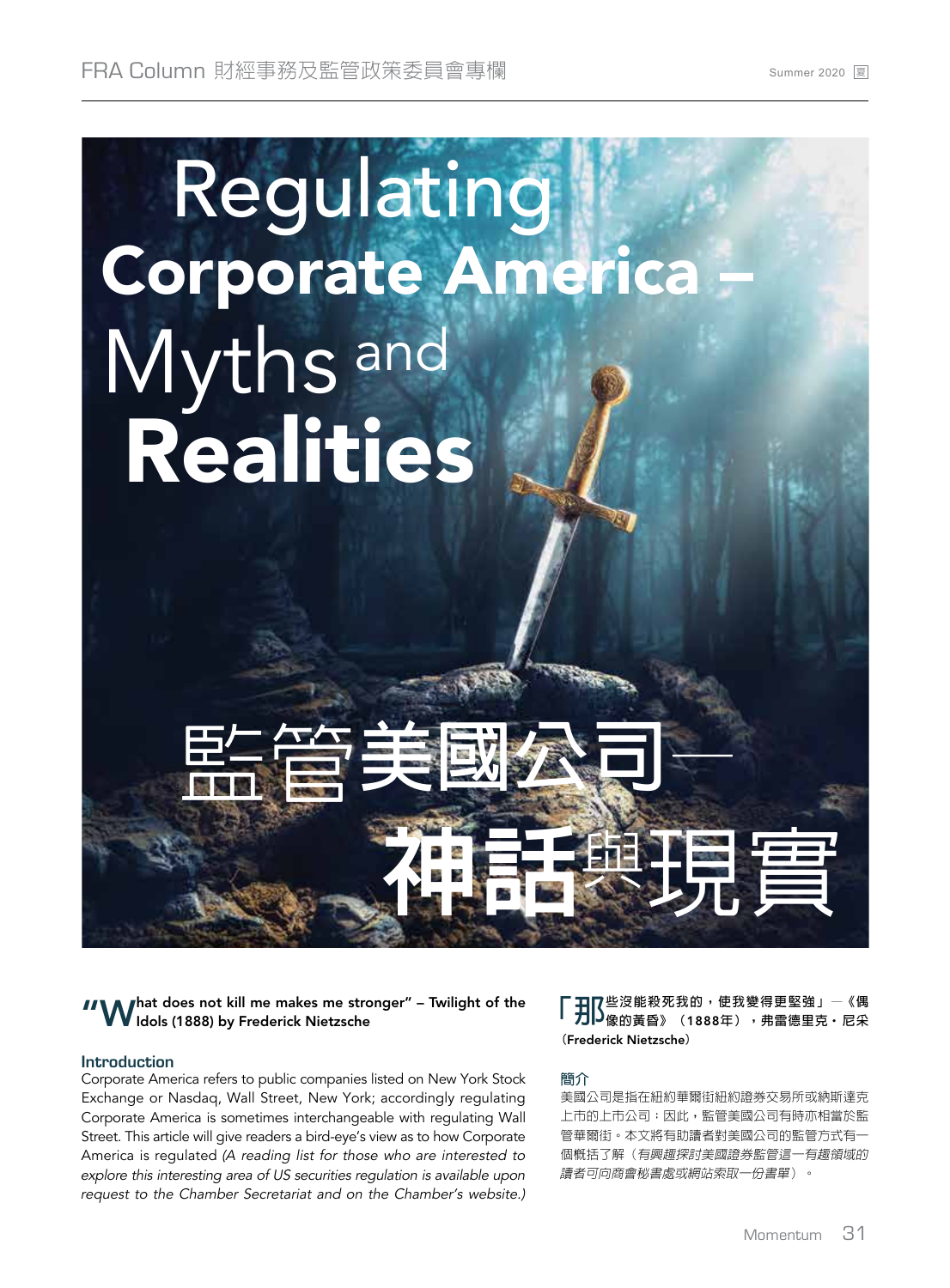# **From Gilded Age to Great Depression**

After the civil war in 1865, US entered into the reconstruction period extending to the wild west benefitting from the second industrial revolution and marking the beginning of Corporate America. The Gilded Age was coined by Mark Twain to represent a thin surface of gold over underlying metal base, a metaphor for a small number of fabulously wealthy people growing rich by exploiting vast numbers living in poverty, as contrasted with a Golden Age where life is good for everyone. The Gilded Age was represented by robber barons Andrew Carnegie in steel industry, John Rockefeller in oil industry and JP Morgan in banking industry and was ended by the collapse of the stock market in 1929 leading to the great depression that was only recovered until 1939.

## **Regulating Corporate America**

After the US independence war, George Washington became the first US president on 30 April 1789 with Alexander Hamilton as the first Treasury Secretary and Thomas Jefferson the first Secretary of the State. The political ideologies of Hamilton and Jefferson and their differences had determined how US was to be administered and how Corporate America was to be regulated. In a nutshell, Hamilton was in favour of strong central government whilst Jefferson was in favour of strong state governments and weak central government. Hamilton was for self-regulation by market in regulating Corporate America in Wall Street, New York and Jefferson was for regulation by government. Since the capital of US was moved out of Wall Street, New York into Washington DC in 1801, regulating Corporate America was a constant tension between Wall Street or New York and Washington, the first of which was the bank panic in 1907. The panic was resolved not by President Roosevelt in Washington but by JP Morgan and the bankers in Wall Street, New York. Jefferson was the legendary figure for the democratic party as evidenced by President Clinton in his inaugural address making reference to Jefferson on 20 January 1993 whilst Hamilton was the legendary figure for the republican party as evidenced by President Bush making reference to Hamilton in his appointment of Henry Paulson as Treasury Secretary on 30 May 2006.

### **Securities Act 1933 and Securities Exchange Act 1934**

Prior to 1933, there was no federal securities law, and Wall Street was mostly self-regulated. In individual states, the offering of securities and related matters were then regulated by the state blue sky law, the first of which was enacted in Kanas in 1911. Blue sky law was named after Hall v Geiger-Jones Co in 1917 as referring to those 'speculative schemes which have no more basis than so many feet of blue sky'. In the midst of and in response to the Great Depression, the Securities Act and Securities Exchange Act were enacted by the Roosevelt administration in 1933 and 1934 respectively as the first two federal securities regulations. The Securities Act 1933 was enacted to require mandatory disclosure of information for all public offering of securities and to prohibit securities fraud in the sale of securities. Securities Exchange Act 1934 was enacted to create the Securities and Exchange Commission (SEC) and to empower the SEC to regulate the securities industry including regulation of stock exchanges and intermediaries and requiring periodic reporting of information by all listed companies.

## **從《鍍金時代》(**Gilded Age**)到《大蕭條》 (**Great Depression**)**

1865年南北戰爭結束後,受惠於第二次工業革命, 美國進入重建期,這股浪潮一直延伸到荒野西部,標 誌著美國公司的開始。《鍍金時代》出自馬克 • 吐溫 (Mark Twain)筆下,是指用一層金覆蓋著下面的金 屬層,暗喻少數極富裕人士透過剝削廣大的貧苦民眾 來發財致富,與人人獲得美好生活的黃金時代形成對 比。《鍍金時代》塑造了一眾斂財役民的大亨,包括 鋼鐵業的安德魯 • 卡內基(Andrew Carnegie)、石 油業的約翰 • 洛克菲勒(John Rockefeller)及銀行業 的約翰·皮爾龐特·摩根(JP Morgan),直至1929 年股災後終結,股災並導致大蕭條,直到1939年經濟 才得以復甦。

## **《監管美國公司》(**Regulating Corporate America**)**

在美國獨立戰爭之後,喬治 • 華盛頓(George Washington)於1789年4月30日成為第一任美國總 統,亞歷山大 • 漢密爾頓(Alexander Hamilton) 為第一任財政部長,托馬斯·傑斐遜(Thomas Jefferson)為第一任國務卿。漢密爾頓及傑斐遜 的政治意識形態及其分歧決定了美國的管理方式以 及美國公司的監管方式。簡而言之,漢密爾頓支持 建立強而有力的中央政府,而傑斐遜則支持州政府 強、中央政府弱。漢密爾頓主張對於華爾街的美國 公司採用市場自我監管方式,而傑斐遜則主張由政 府監管。自1801年美國的首都由紐約華爾街遷至 華盛頓以來,對美國公司的監管一直令華爾街, 或紐約與華盛頓之間的關係長期處於一個緊張狀 態,其中第一宗事件便是1907年的銀行恐慌。這 場恐慌並非由羅斯福(Roosevelt)總統在華盛頓 解決,而是由約翰 • 皮爾龐特 • 摩根及紐約華爾街 的銀行家出手了結。傑斐遜是民主黨的偶像人物, 曾被克林頓(Clinton)總統在1993年1月20日就 職演說中提及;而漢密爾頓是共和黨的偶像人物, 布殊(Bush)總統於2006年5月30日任命亨利 • 保 爾森(Henry Paulson)擔任財政部長時亦曾有 談及。

#### 1933**年《證券法》及**1934**年《證券交易法》**

在1933年之前並無聯邦證券法,華爾街基本上是透過 自我規管。各個州份的證券發售及相關事宜均受州政 府的藍天法監管,第一部藍天法於1911年在堪薩斯州 頒佈。藍天法於1917年以Hall 訴 Geiger-Jones Co 一 案而得名,專指那些「沒有比頭頂的藍天有多高更有 根據的投機性投資計劃(形容虛無飄渺)」。在大蕭 條期間,為了應對當時的情況,羅斯福政府於1933年 及1934年先後頒佈《證券法》及《證券交易法》,成 為最初的兩部聯邦證券法規。1933年《證券法》要求 所有公開發售證券必須強制披露資料,並禁止銷售證 券時的證券欺詐。1934年《證券交易法》要求成立證 券交易委員會(證交會),並授權證交會監管證券行 業,包括監管證券交易所及中介機構,並要求所有上 市公司定期匯報資料。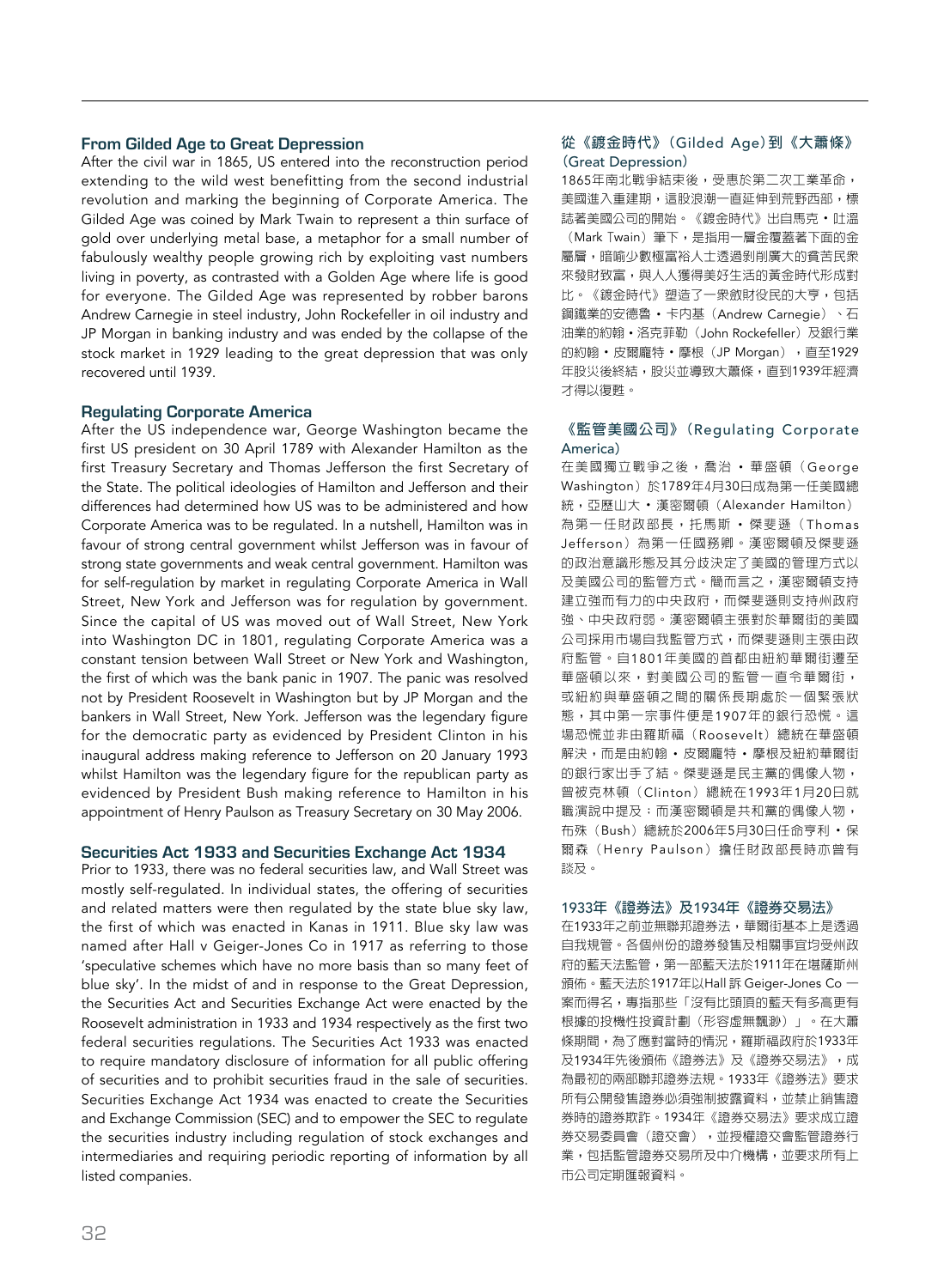### **The Go Go Years after World War II**

After World War II, US took over from UK to lead the world and entered into the go go years of great prosperity economic growth and optimism. Through a series of mergers and acquisitions (M&As), Corporate America grew from strength to strength. With the creation of junk bonds (high yield but low grade bonds) by Michael Milken in 1980s to finance M&As, companies with poor performance were taken over by corporate raiders and sometimes by management (termed management buy-out (MBO)) through leverage buy-outs (LBO) that only the fittest would survive market.

## **Barbarians at the Gate – the LBO of RJR Nabisco**

The go go years were represented by the classic hostile takeover of RJR Nabisco (RJR) by Kohlberg Kravis Roberts & Co (KKR) through LBO with the issue of junk bonds using other people's monies in 1988. KKR and other drawn corporate raiders were barbarians at the gate and were featured not only in books but in the movie "Wall Street" by Michael Douglas. Greed and monies were the engine of growth for Corporate America into the roaring nineties.

#### **The Roaring Nineties**

1990s was a period of unprecedented growth and Corporate America seemed triumphant. Globalisation was in full swing. Internet and powerful computers made their way into the consumer and business marketplace. The new economy was a shift from a manufacturing and commodity-based economy to one that used technology to create new products and services at a rate that the traditional old economy could not match. The roaring nineties were reverberated by the classic phase 'irrational exuberance' by Alan Greenspan, then chairman of the Federal Reserve in 1996 during the

dot-com bubble.

#### **When Genius Failed – the Collapse of Long Term Capital Management**

Long Term Capital Management (LCTM) was the leading hedge fund founded by Wall Street genius John Meriwether in 1993 and advised by noble prize laureates in economics Robert Merton and Myron Scholes. Between 1994 and 1998, LCTM was engaged and leveraged heavily in arbitrage trading with an average return of 40% per annum and trading volume in excess of US\$ one trillion. In the midst of Asian Financial Crisis and on 17 August 1998, the Russian government defaulted on its sovereign debts and devalued its currency initiating a mass exodus from the world's markets. Within days, LTCM lost 45% of its capital and was eventually bailed out by a consortium of 14 banks arranged by the Federal Reserve in September 1988. LTCM was wound up in early 2000.

#### **二戰後的《沸騰歲月》(**The Go Go Years**)**

在第二次世界大戰結束後,美國從英國手中奪走全球 領袖寶座,並邁向經濟發展、欣欣向榮的「沸騰歲 月」。透過一系列併購活動,美國公司日益壯大。上 世紀八十年代,邁克爾 • 米爾根(Michael Milken) 開創垃圾債券(高收益但低評級的債券)為併購活動 提供資金,業績欠佳的公司被企業狙擊手、有時甚至 被管理層(稱為管理層收購(MBO))透過槓桿收購 (LBO)接管,上演一場適者生存的淘汰賽。

## **《門口的野蠻人》(**Barbarians at the Gate**)—** RJR Nabisco**槓桿收購案**

「沸騰歲月」最具代表性的事件要數Kohlberg Kravis Roberts & Co (KKR) 於1988年挪用他人資金發行垃圾 債券,透過槓桿收購對 RJR Nabisco (RJR) 進行經典的 敵意收購。KKR及其他參與的企業狙擊手都是門口的 野蠻人,不僅見於多本書籍,更被邁克爾 • 道格拉斯 (Michael Douglas)拍成電影《華爾街》。貪婪與錢財 是美國公司邁向「喧囂的九十年代」的增長推動因素。

# **《喧囂的九十年代》(**The Roaring Nineties**)**

上世紀九十年代是經濟空前增長的時期,美國公司似 乎高奏凱歌。全球化如火如荼。互聯網及功能強大的 電腦進入消費與企業市場。新經濟由一個以製造業和 商品交易為基礎的經濟,變成透過利用科技以傳統舊 經濟無法趕及的速度,創造新的產品與服務。1996年 科網泡沫期間,時任聯儲局主席艾倫 • 格林斯潘(Alan **Greenspan**) 卻對喧囂的九十年代作出「非理性亢奮」 的評價。

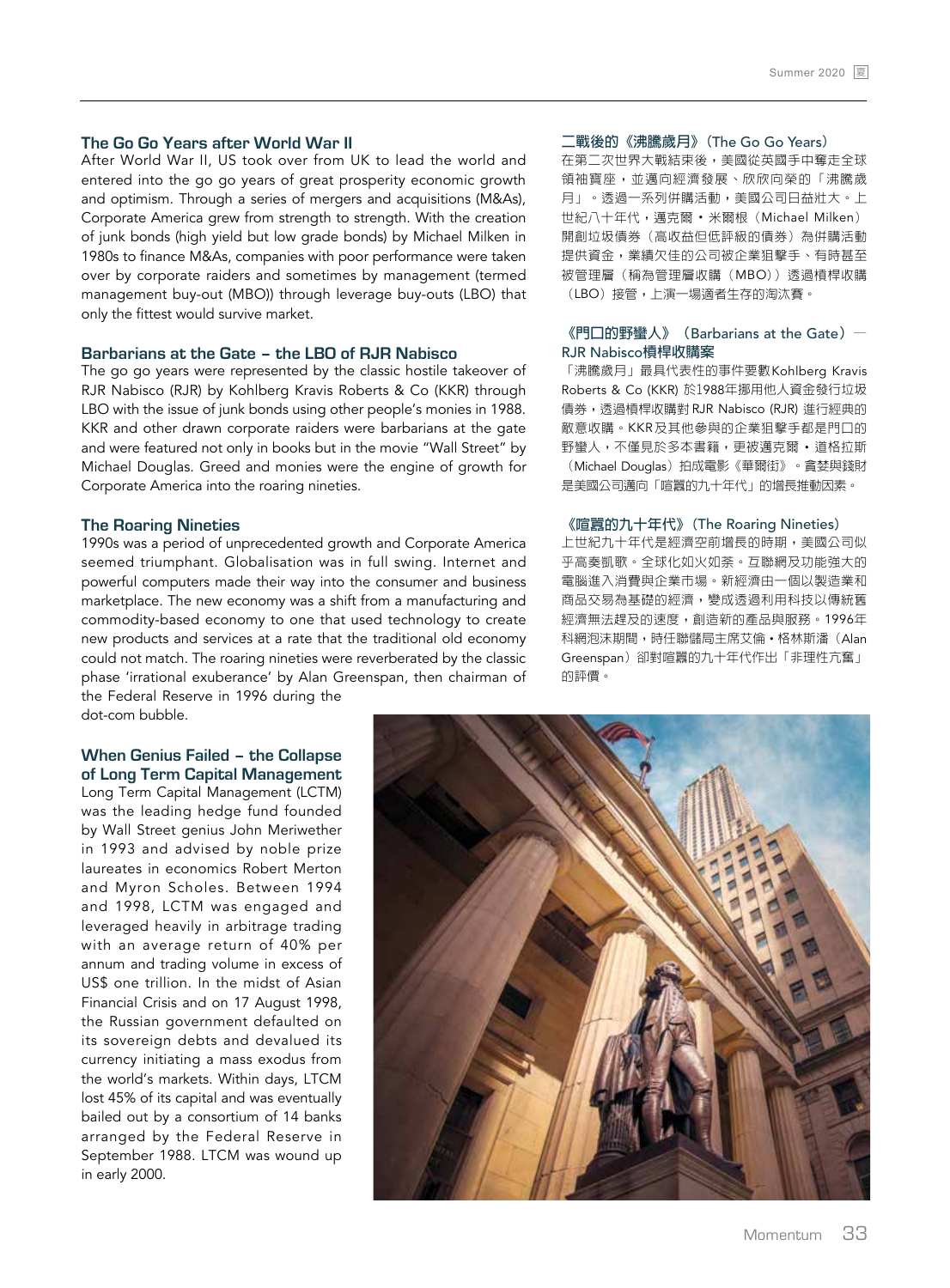# **The Smartest Guys in the Room – the Fall of Enron**

Enron was founded by Kenneth Lay in 1985 as a traditional energy company and was diversified into water plans and broadband services across the globe in early 1990. Since 1990, its share price increased by 311% by 1998. During the period, its profits were inflated by the mark-to-market accounting treatment and its liabilities were hidden by special purpose vehicles making those liabilities not recorded in the balance sheets (off balance sheet). Enron's financial statements were audited by Arthur Anderson (AA) and all transactions were advised and opined by Vinson & Elkins (VE). The downfall of Enron was triggered by an article titled "Is Enron Overpriced" by Bethany McLean published by Fortune on 5 March 2001. On 15 August 2001, the accounting irregularities were discovered by the whistleblower Sherron Walkins. On 15 October 2001, VE announced that Enron had done nothing wrong and that the accounting practices were approved by AA. Enron share price however decreased from US\$97.75 on 23 August 2000 to US\$0.12 on 11 January 2002. Enron filed for bankruptcy on 2 December 2001, the then largest bankruptcy in US history. Kenneth Lay, its founder and Jeffrey Skilling, its former CEO were charged and convicted with securities fraud in 2006. AA was charged and convicted in June 2002 and had surrendered its CPA licence in August 2002. Enron was managed by the smartest guys in the board room and was advised by the smartest professionals as gate-keepers. Unfortunately, Enron went from peak to bankruptcy within 16 months exposing the corporate governance failure in Corporate America.

# **Sarbanes – Oxley Act (SOX) 2002**

After the bankruptcy of Enron, SOX was enacted on 30 July 2002 to revamp the accuracy and reliability of corporate disclosures including, amongst others, the creation of Public Company Accounting Oversight Board, improving auditor independence and corporate responsibility, enhancing financial disclosures, and targeting corporate and criminal fraud and white-collar crime.

## **Too Big To Fail – the Bankruptcy of Lehman Brothers**

Bear Stearns (BS) was founded as an equity trading house by Joseph Bear and Robert Stearns on 1 May 1923. By November 2006, BS was heavily exposed to subprime mortgages - mortgages that were granted to subprime mortgagors and securities that are backed by or derived from those mortgages. With the decline in US housing prices leading to a rapid deterioration of subprime mortgages and securities derived therefrom, BS recorded a loss for the first time since 1923 in 2007. With further collapse of the subprime market, BS plummeted and was sold to JP Morgan Chase for US\$2 per share on 16 March 2008 with a loan of US\$30B from Federal Reserve.

Lehman Brothers (LB) was formed by Henry Lehman (and his brothers) back in 1844 and was the fourth-largest investment bank in US by 2008 (after Goldman Sachs, Morgan Stanley and Merrill Lynch). By then, LB was heavily invested in subprime mortgages which were financed by short term repurchase arrangements. With the collapse of the subprime mortgage market, LB filed its bankruptcy on 15 September 2008 after US government failing to bail it out, making it the largest company to fail in US history. This led directly to the great recession in US and the subsequent occupy Wall Street movement in

## **《天才隕落》(**When Genius Failed**) – 長期資 本管理公司的倒下**

長期資本管理公司 (Long Term Capital Management, LCTM)是華爾街奇才約翰 · 梅利韋瑟 (John Meriwether)於1993年創立的領先對沖基金,由諾貝 爾經濟學獎得主羅伯特 · 默頓 (Robert Merton) 及麥 倫 • 斯科爾斯(Myron Scholes)擔任顧問。1994年至 1998年間,LCTM 利用高槓桿從事套戥交易,錄得年 均回報 40%,成交量超過一萬億美元。亞洲金融風暴 期間,俄羅斯政府於1998 年8月17日宣佈主權債務違 約,貨幣貶值,引發全球市場大量資金外流。數天內, LTCM虧損45%的資本,最終於1988年9月獲聯儲局安 排由14家銀行組成的財團提出救助。LTCM於2000年初 倒閉。

### **《董事局內聰明人》(**The Smartest Guys in the Room**) —安然的陷落**

安然公司 (Enron) 由肯尼斯 · 萊伊 (Kenneth Lay) 於 1985年創立,是一家傳統能源公司,於1990年初拓展 多元化業務,涉足全球各地的水利計劃及寬頻服務。從 1990年到1998年,公司股價上漲了311%。期間,公司 利潤因按市值計算的會計處理方式而膨脹,公司負債被 特別項目的投資工具所隱藏,令這些負債並未記入資產 負債表內(賬外)。安然的財務報表由安達信會計師事 務所 (Arthur Anderson, AA) 審核, 所有交易項目則 由 Vinson&Elkins (VE) 提供法律建議及意見。2001年3 月5日,《財富》雜誌刊登了一篇由Bethany McLean撰 文題為「安然是否定價過高」(Is Enron Overpriced) 的文章,由此引發安然的倒閉。2001年8月15日,告密 人Sherron Walkins發現了會計違規行為。2001年10月 15日,VE宣稱安然公司並無任何不當行為,而會計慣 例亦經過AA審核。然而,安然的股價由2000年8月23 日的97.75美元跌至2002年1月11日的0.12美元。安然 於2001年12月2日申請破產,成為當時美國史上最重大 的一宗破產案。創辦人肯尼斯 • 萊伊及前行政總裁傑弗 里·史基林 (Jeffrey Skilling) 於2006年被控及裁定證 券欺詐罪。AA於2002年6月遭起訴並定罪,於2002年 8月交出執業會計師牌照。安然雖則由董事會最聰明的 人管理,由最聰明的專業人士擔任顧問及把關,不幸的 是,安然從高位到破產僅用了16個月時間,揭露了美國 公司在企業管治方面的失敗。

### 2002**年《薩班斯–奧克斯利法案》(**Sarbanes – Oxley Act, SOX**)**

繼安然破產之後,SOX於2002年7月30日頒佈,旨在提 高公司披露資料的準確性及可靠程度,其中包括成立上市 公司會計監督委員會、提高核數師的獨立性和企業責任、 加強財務披露以及打擊企業及刑事欺詐及白領罪行。

**《大至不能倒》(**Too Big To Fail**)—雷曼兄弟破產** 貝爾斯登 (Bear Stearns, BS) 是一家由約瑟夫 · 貝爾 (Joseph Bear)及羅伯特 • 斯登斯(Robert Stearns) 於1923年5月1日創立的股票交易公司。2006年11月, 貝爾斯登投資大量的次級按揭(即授予次級按揭人的按 揭)及由這些按揭衍生的證券。由於美國住宅價格下 跌,導致次級按揭及其衍生的證券急轉直下,2007年貝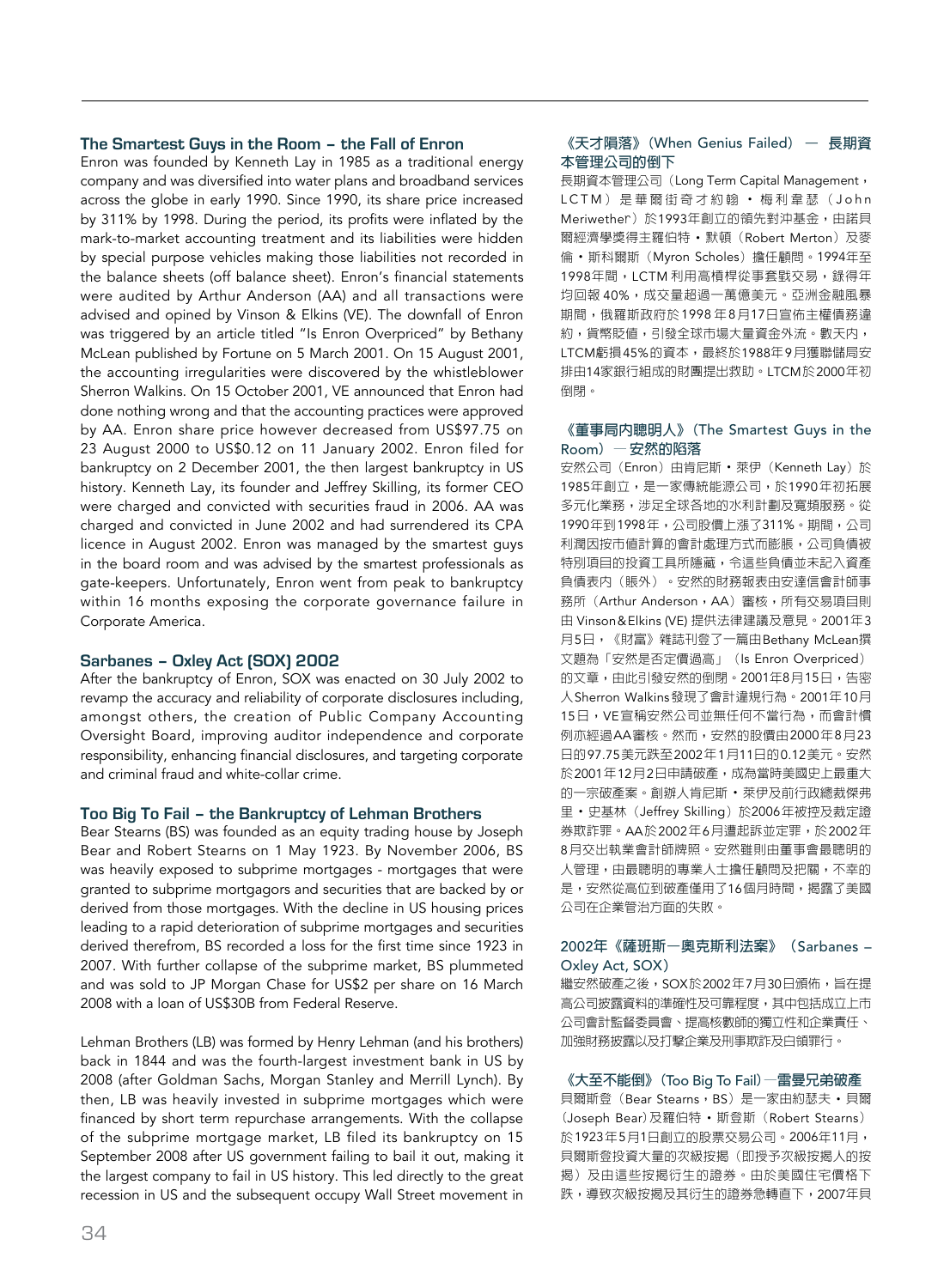2011 with the slogan – 'we are the 99%', going back to square one of the Gilded Age as regards income and wealth inequalities.

# **Dodd-Frank Wall Street Reform and Consumer Protection Act 2010 (Dodd-Frank Act)**

After the bankruptcy of LB, the Dodd-Frank Act was enacted on 21 July 2010 to promote the financial stability of the US by improving accountability and transparency of the financial system, to end "too big to fail", to protect US taxpayers by ending bailouts, and to protect consumers from abusive financial services and practices.

#### **After Dodd-Frank Act**

After the enactment of Dodd-Frank Act, further Corporate America weaknesses are observed. For example, the operation model of a leading unicon Theranos was found to be fake with its CEO Elizabeth Holmes and its COO Ramesh Balwani being charged with fraud in 2018; IPO of WeWork valued at US\$47 billion was suddenly withdrawn after the filing of its IPO documents with the SEC in August 2019 exposing massive losses; trading of Luckin Coffee shares was suspended on 30 June 2020 after fraud was discovered. All of these corporations are subject to US securities regution.

#### **Myths and Realities**

Myths are that Corporate America is regulated by the best securities regulation, is traded in the best stock exchanges and is regulated by the best securities regulator in the world. In realities, over the years, Corporate America is subject to ups, downs, and collapses. For each collapse, it has affected not only US market but has spilled over to the world. Is it a myth that US securities regulation is the best in the world?

# **Conclusion**

Hong Kong is one of the top three international financial centres in the world and has topped the world in fund raisings for many years. Hong Kong is regulated by the Securities and Futures Ordinance and by the non-statutory Listing Rules and Takeovers Code. Thus far, Hong Kong has not experienced any market collapse nor any bailout nor any major bankruptcy. Is it a reality that Hong Kong securities regulation is not only the best in Asia but deserves more? M

# Vincent P C Kwan

Solicitor/Certified Public Accountant (Fellow) (Non-Practising) Member (Formerly Chairman), FRA Committee The Chamber of Hong Kong Listed Companies

爾斯登錄得自1923年以來的首次虧損。隨著次按市場 的進一步崩塌,貝爾斯登的股價暴跌,並於2008年3月 16日以每股2美元的價格出售給摩根大通,其中聯儲局 提供了300億美元貸款。

雷曼兄弟 (Lehman Brothers, LB) 由亨利 • 雷曼 (Henry Lehman) 及其兄弟於1844年創立, 至2008年 已躋身為美國第四大投資銀行(僅次於高盛、摩根士丹 利及美林)。當時雷曼兄弟投資大量的次級按揭,這些 次級按揭是透過短期回購安排進行融資。隨著次按市場 崩塌,加上美國政府未能提供救助,雷曼兄弟於2008 年9月15日申請破產,成為美國史上規模最大的破產公 司。這直接造成美國經濟出現嚴重衰退,以及其後於 2011年的佔領華爾街運動,當時運動的口號是「我們 是99%」,重現鍍金時代的收入與財富不均的現象。

# 2010**年《多德—弗蘭克華爾街金融改革與消費者 保護法》(《多德—弗蘭克法案》,**Dodd-Frank Wall Street Reform and Consumer Protection Act 2010**)**

經雷曼兄弟破產後,《多德-弗蘭克法案》於2010年7 月21日頒佈,旨在透過改善金融系統的問責制及透明 度來促進美國的金融穩定性,結束「大至不能倒」的局 面,透過結束救助措施來保障美國的納稅人,以及保護 消費者免受濫用金融服務和行為的侵害。

#### **《多德—弗蘭克法案》(**Dodd-Frank Act**)之後**

在《多德—弗蘭克法案》頒佈後,美國公司暴露出更多 的缺點。例如,領先獨角獸公司Theranos的營運模式被 揭發是偽造的,行政總裁Elizabeth Holmes及營運總監 Ramesh Balwani於2018年被指控欺詐;WeWork首次 公開發售作價470億美元,但在2019年8月向證交會提 交的招股文件揭露巨額虧損後突然撤回;瑞幸咖啡因被 發現欺詐而於2020年6月30日遭到停牌。上述公司均 受美國證券當局監管。

#### **神話與現實**

被人們奉為神話的是美國公司受到最完善的證券法規監 管,在最好的證券交易所交易,並由全球最佳的證券監 管機構監管。然而現實是,美國公司近年經歷起伏跌 宕,甚至有企業倒閉情況。每次有企業倒閉,影響的不 僅是美國市場,更會波及全球各地。美國證券監管全球 第一是否只是一個神話?

#### **結語**

香港躋身全球三大國際金融中心之一,多年來的集資能 力無人能及。香港受《證券及期貨條例》及非法定的 《上市規則》和《收購守則》所規管。至今,香港尚未 曾出現任何大型跌市、企業救助措施或嚴重的企業破 産。香港證券監管不僅是亞洲一流,而且值得備受更多 讚賞,這是否亦屬現實? M

#### **關保銓**

律師/資深會計師(非執業) 香港上市公司商會 財經事務及監管政策委員會委員(及前任主席)